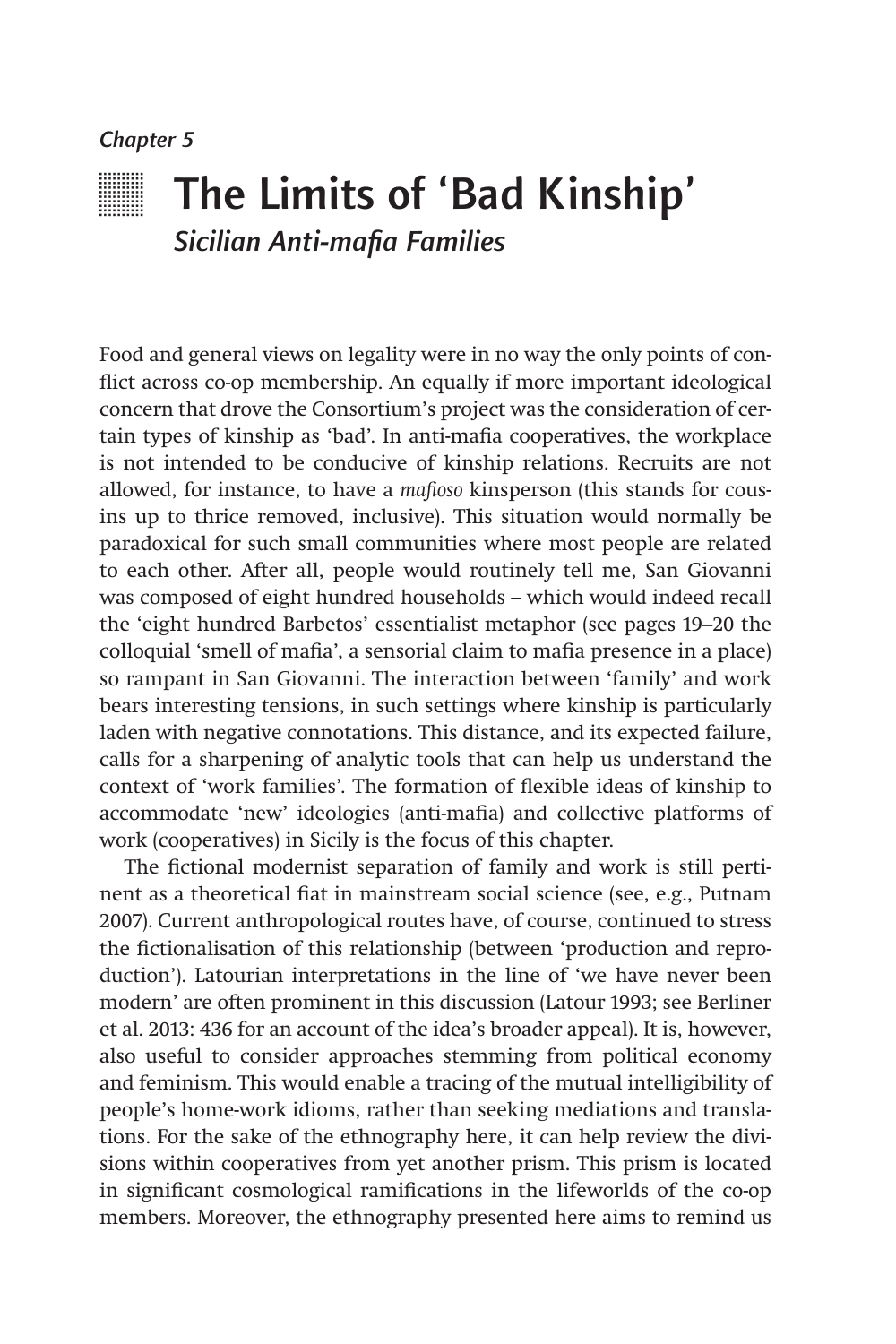of a main route of anthropological inquiry's critique to modernist ideology: the gendering processes of the co-relationship between home and collective work institutions.

Ideologies of the 'home' and of the 'workplace' cannot be understood in separation. Rather, in the context of both anti-mafia and cooperativism, they are themes intrinsically interrelated in historic and current social configurations in Sicily (Rakopoulos 2014a). Any 'bad kinship' doctrine is meant to prove detrimental to the functionality and horizontality of cooperative egalitarianism. The anti-mafia co-ops' standpoint allows for the exploration of how economic institutions are interrelated with kinship in both crippling and complementary terms. Studying the reproduction and continuities of people's (co-op members' and their close kin's) pluriactivity alongside cooperative work opens up ways to redefine the very social fabric within which a cooperation operates. It also allows us to examine how the activities of co-ops reflect social dynamics around them. The entanglement with the home and the kin of co-op members is at the heart of cooperativist processes.

An epistemology that does not refute the notions of either home/ family or work/labour but instead underlines their dialectical interrelatedness might offer a more accurate prism to tackle the collapse of modernist fictions in cooperativism. This is particularly salient in a context – such as the Sicilian anti-mafia – where modernist separation is thoroughly pursued from above, with the exclusion of certain types of kinship from economic life. This shaping of cooperativism as an enclave, carefully carving 'a room of their own' outside the influence of local kinship connections, has been a typical tenet of anti-mafia Sicilian co-ops.

# **Bad Kinship**

As discussed, the 'Progress and Law Consortium' was formed to oversee the allocation to, and use of, all of the land by cooperatives. Libertà oversaw the public competitions held in 2001 and 2006. Libertà and the Consortium strongly ideologised cooperativism as an anti-mafia endeavour disassociated from kinship. This is documented in their pamphlets and newsletters, which express aversion to nepotistic patronage and corruption (Libertà 2008; 2009; 2010). This defaming of local kinship was premised on anti-mafia activists making analogies of *comparatico* (godparenthood) and cousinhood with mafia affiliation. Libertà agents saw the *comparatico*, a non-blood kinship institution of great importance in rural Sicily,<sup>1</sup> as a powerful mafia tradition of Spicco Vallata. The anti-kin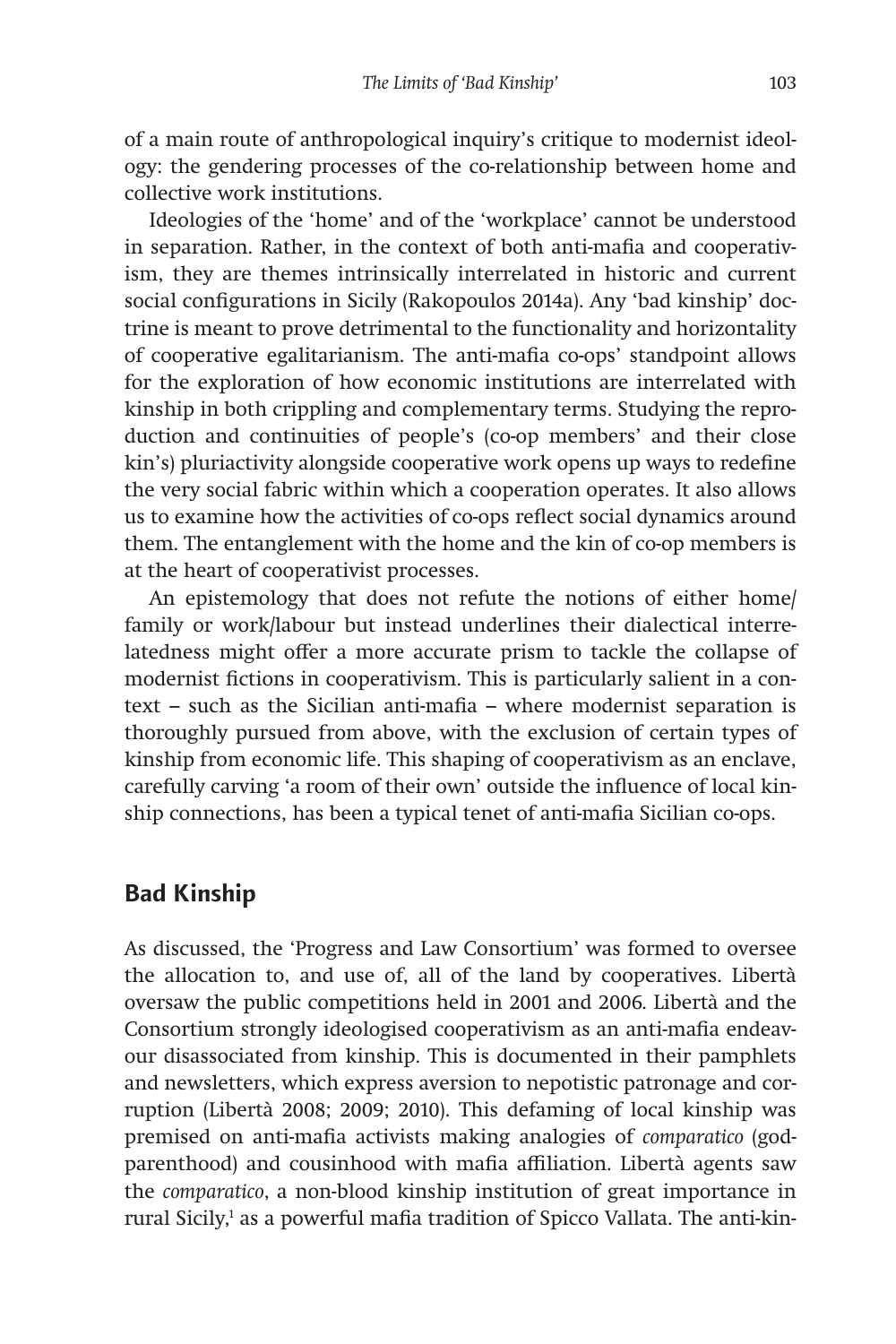ship stance of anti-mafia activists, however, extended to an overall suspicion towards anyone who was related to a *mafioso*.

Such relationships in Sicily are, of course, of a cognatic nature and may include parental and siblinghood relations, but they also retain some agnatic symbolism (by way of the clan male descendent membership in the mafia). This bilateral descent, so strong in establishing enduring links, lands someone in a network in Sicily. 'An individual is born into a kinship system and there finds, ready-made so to speak, a network of people with whom he has a series of jurally defined obligations', notes Boissevain in the 1960s (Boissevain 1966: 21), trying to distinguish 'naturalised' kinship by 'social' patronage among friends and friends of friends. Here in the anti-mafia co-op system, both these kinds of networks are prohibited: both by birth and by socialisation, one needs to prove they have steered clear from mafia. Importantly, the cooperatives were not allowed to employ anyone who had any *mafioso* in their 'social circle', including kin (up to the third degree of cousinhood, inclusive), and affines. This was not decreed in writing (i.e., in the text of the public competitions through which the co-ops were formed), but was a major aspect of the interview process conducted by members of Libertà and Matteo Mandola.

Workers then reconciled a relationship of kinship and work in a context that connotes certain types of kinship with negativity. The state model of anti-mafia cooperativism was underpinned by the idea that the community's well-being depended on the state's intervention, which was important in displacing and disrupting the problematic kinship-mafia juncture that was rampant in local discourse, especially among anti-mafia activists. There was schism in this process among work teams. While the manner in which co-op administration members constructed their recruitment echoed the ideology of an anti-mafia cooperativism detached from kinship, locals gradually entered the cooperatives through channels of kin or friends' 'recommendations' (*raccomandazioni*<sup>2</sup> ).

### *The Background to 'Bad Kinship': Administrators' Biographies*

Administrators had a story to tell regarding how cooperativism should avoid kinship connections at large. For most, their employment was continuous with their broader beliefs and ideas; working in the cooperative was 'more than *just* a job', as Mauro, the Falcone's marketing manager put it. It was even, as Ernesto told me, 'a mission' and 'a political project'. They took pride in acting according to the specific framework of regulations and ethics that set the official discourse of the cooperatives, a commitment to meritocracy and legality. In focus groups I organised,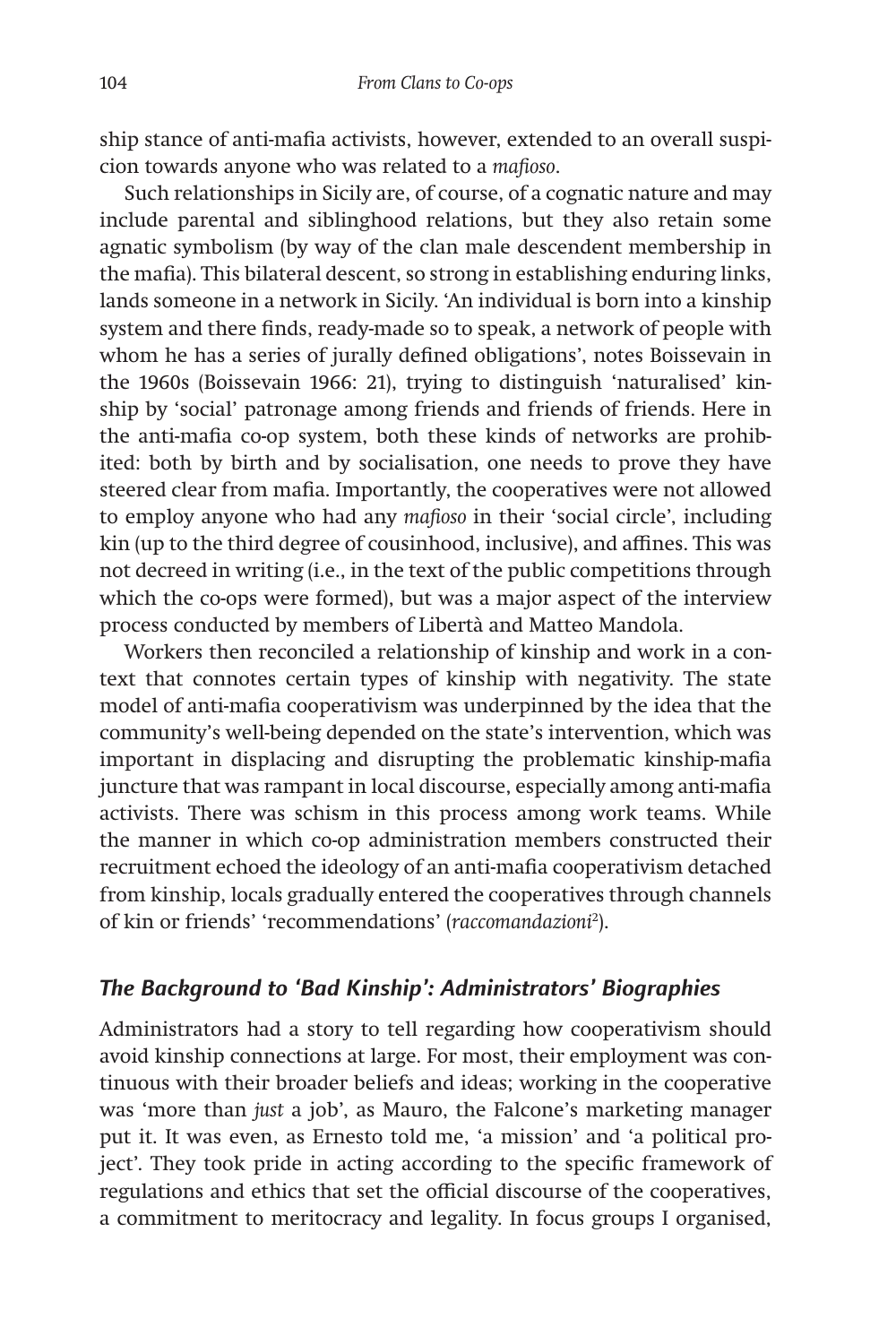Ernesto solemnly stated that his job was 'also about ideology' and 'a certain mission'. Marelio added that they 'embodied' civil society principles for San Giovanni, in that way acting 'as an adjunct to Libertà'; in that respect, they expressed dominant ideas set by the Consortium*,* following its meritocracy-based, legalist agenda. Their private lives and their lives in the office were part of the same continuum.

Administrators thus saw themselves as 'professionals' and strongly believed that their teams (in the Falcone, Lavoro e Altro and Borsellino cooperatives) were based on 'meritocracy'. They moreover claimed that the very term 'networks' was an indication of merit, as it was distinct from terms like 'family' or 'friends': it was, as Checco told me, 'neutral'. Most administrators thought that any cooperative formed through and along friendship or kinship lines was in principle a 'failed case'. Matteo, the president of the Consortium, stressed to me, as did the presidents of the cooperatives, that the experience of making a 'kinship-based' anti-mafia cooperativism in Spicco Vallata had been ill conceived.

In fact, this explains why in 2001 the Consortium had closed two small cooperatives, Akragas and Paradiso, set up in 1998 – without public controversy – in order to cultivate confiscated land that was allocated to them by the state. Composed of local family members, the cooperatives had worked alongside the Falcone in 2000. The Consortium closed them down 'due to the messiness that the kin relations of their members brought about', as Matteo told me. In the case of Akragas, the family running the cooperative had become indebted to a bank and used their own familial assets to pay back their debts, ignoring the Consortium regulations. Matteo strictly advised, against the will of the co-op members, that the cooperative should not merge family capital and state (confiscated) assets. At the time of fieldwork, years after their cooperative had been dissolved, the members of the 'Akragas co-op family', as they are known in the village, were still suffering major financial troubles. They refused to give me an interview. The father asked me to mention only that 'the experience of the confiscated land has been disastrous for our family, and we need to keep it in the past, not to remember it'.

The case of the Paradiso co-op was even more dramatic; the data I have regarding it comes from the hearings of the Palermitan court that oversaw its case. Enrico, the son of the family running the cooperative, was a friend of a person related to a minor *mafioso.* The *mafioso* 'recommended' two people to Enrico's friend, and the friend convinced Enrico to hire them. When the Consortium found that people 'affiliated' with the mafia were hired, it immediately took back the confiscated plots from the cooperative. The family-based cooperative was soon shut down.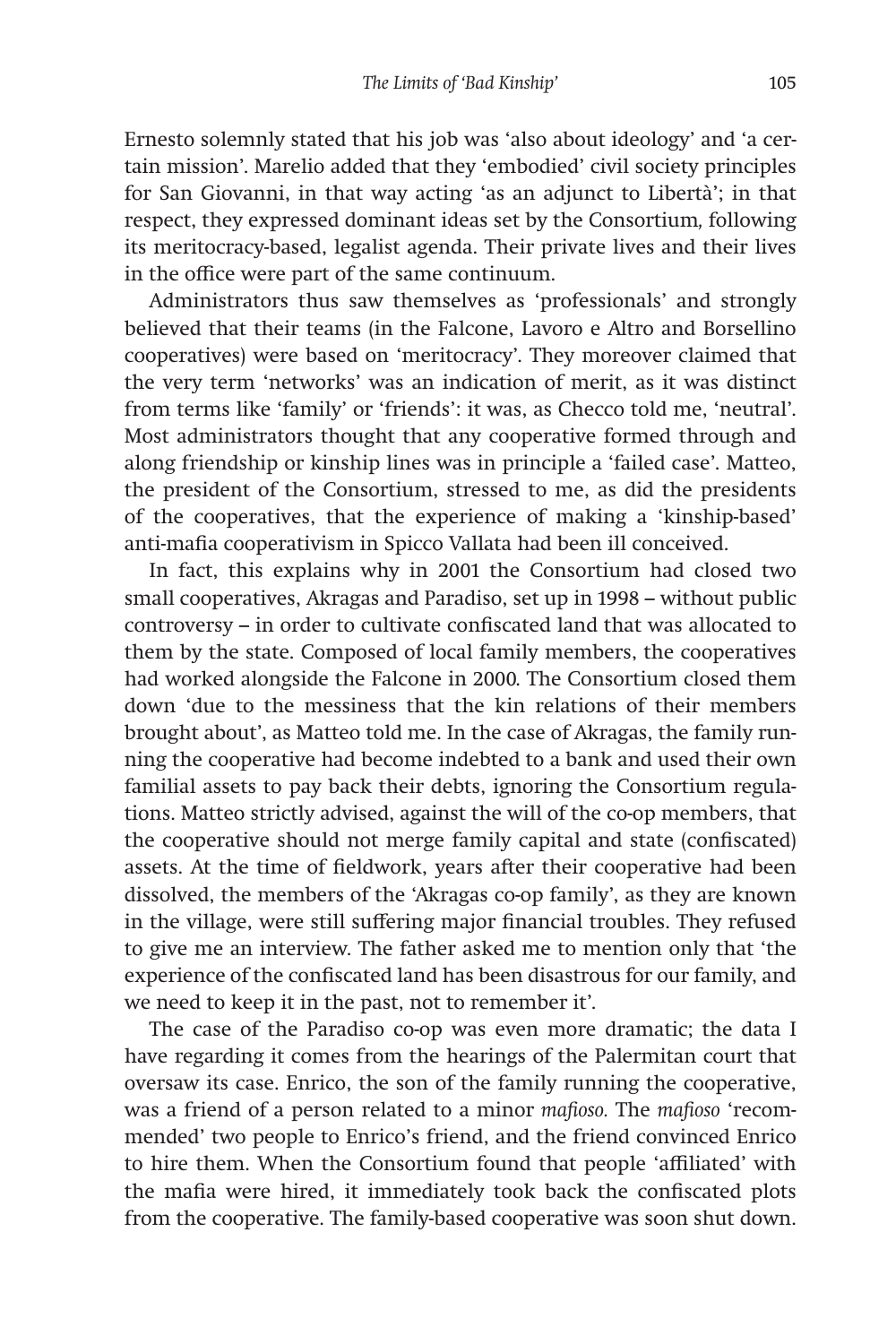The experiences of these two cooperatives exacerbated the Consortium agents' mistrust of kinship relations.

In order to sideline kinship, Libertà became the main channel for hiring and maintaining the administrative workforce. As part of their 'professional skills', administrators had to have activist credentials, obtained through what informants, such as Ernesto, called 'association experience' (*esperienza associazionista*). Such experience could include the Addiopizzo anti-mafia activism or showing motivation towards ethical business practice; for example, two administration members had master's degrees in corporate social responsibility.

When Ernesto explained the social networks in which he was embedded, he took pride in stressing his long-term friendship with Luca, the Falcone president ('We share biographies', he stressed to me). Luca, the son of a leading trade unionist, described what he called the 'cooperativist part of my biography' in terms of a combination of two interrelated activities: university activism and allegiance to the centre-left. In an interview, he also used the term 'shared biography' to describe his friendship with people like Ernesto, but he also used it in regard to other current cooperative members and people who (in 2009) were the Falcone's collaborators and suppliers.

Despite holding a PhD, Luca had not pursued an academic career because of what he called 'the nepotistic networks in the University of Palermo'. He and his friend Giulio Erice had been overlooked for lectureships, although they were promising academic agronomists. They nevertheless established contacts through research in the Faculty of Agronomy and went on to collaborate with each other after university. Today Erice administers the Tazza farm in Termini Imerese, on which the state had bestowed land sequestrated from a man accused of being a member of the mafia, and the two enterprises collaborate: Falcone provides Tazza with packaging, marketing and commercialisation services.

Luca's genealogy of political activism in fact includes his own kinship relations with people in politics; his involvement with *esperienza associazionista* and political activism was heavily influenced by his family background. His father was the president of the communication workers trade union (a strong union of the public sector in Sicily) and his brother was an MP in the Sicilian Assembly (the parliament of the autonomous region of Sicily). The lack of kinship ties that supposedly guaranteed and promoted administrators' meritocracy claims in fact refers only to kinship local to Spicco Vallata. It was that *locally specific* kinship that could potentially turn *bad.*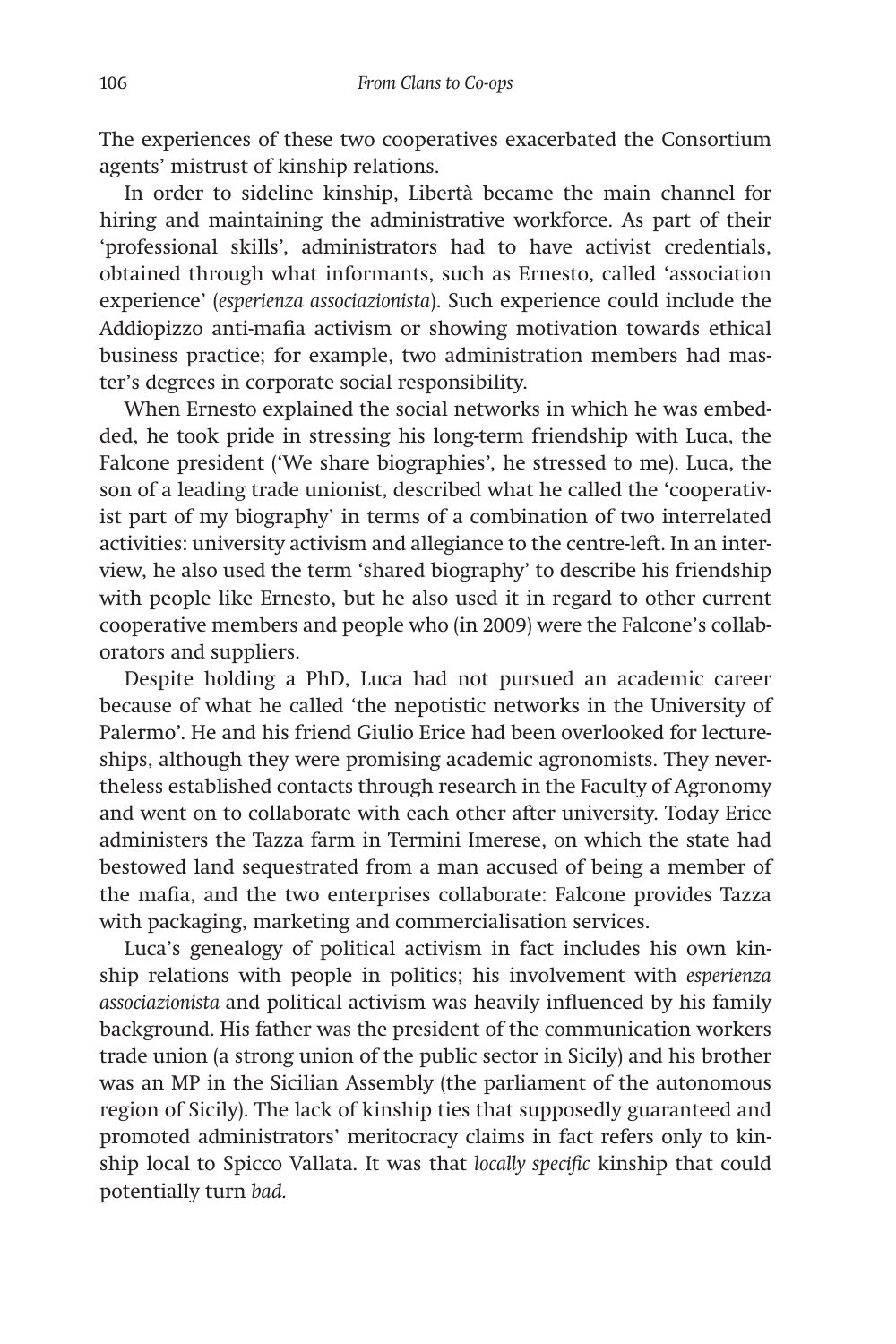In Palermo, instead, administrators like Luca were themselves entrenched with kinship and friendship relations that played key roles in their own lives and careers.<sup>3</sup> Administrators were themselves embedded in kinship-informed hubs (not least because, as most were unmarried, they still felt attached to their parents). Their own kinship background informed and reproduced their class positions. Administrators' support of the Consortium's rhetoric refers to kinship relations of other people, people whom they did not see as equals: Spicco Vallata local workers.

When people joined the cooperative workforce as administrators, they were typically already linked together in 'horizontal' relations through past professional or political bonds, which determined future contacts and eventual job recruitment. Mina and Claudia had completed the same master's degree in Milan; Checco knew Marelio and Gianpiero from Libertà and Addiopizzo; Loredana knew Luca from his studies in agronomy and through Libertà. The list goes on, including everyone involved in the administration of the cooperatives. Gianpiero told me that some of the people in the administration were his 'lifelong partners'.

Along with the theme of shared biographies, the idea of 'lifelong partners' shows that social networking is understood as a process of building bonds of relatedness. Networking can thus be characterised as a relatedness idiom for the administrators. This in turn provided the lynchpin of recruitment: administrators would be 'brought into a co-op' on the basis of their network linkages – their 'shared biographies' with other administrators or the fact that they were 'lifelong partners' in a common political or ideological cause.

When administrator informants explained their own networking to me, they often condemned the nepotism and corruption in the city (Palermo) and public institutions (e.g., the universities) that had excluded them from other labour markets, as in the case of Luca and Erice. This throws light on how administrators distinguished their own networking practices as 'virtuous', as well as on the term 'virtuous circle', which they repeatedly used to legitimise their own practices. They had crafted the neologism as a play on the way they used the term 'vicious circle' to refer to relations of corruption and patronage influenced by the mafia. They deemed the 'virtue' of their networks to derive from their 'meritocratic' formation, part of their commitment to anti-mafia, seeing themselves as gatekeepers of legality.

When I asked him to elaborate, Ernesto told me that 'the household' was a 'particularistic unit', while 'networks' were the expression of 'broader interests': networks implied politicised solidarity, while households meant seclusion from society. Administrators thought the respon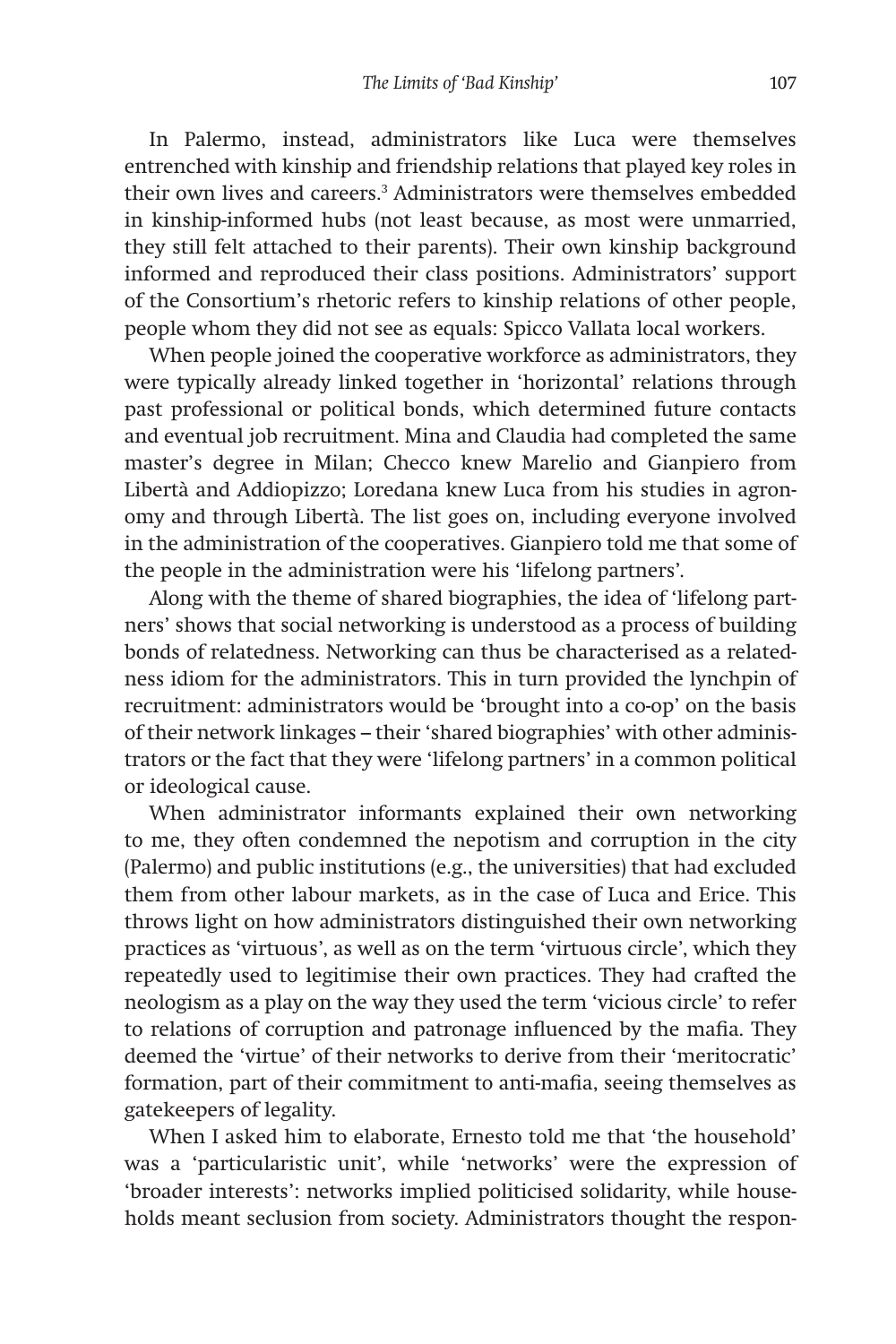sibilities of cooperative members towards their families often restricted the development of cooperatives, as the obligations and dangers that cooperative membership entailed were difficult to reconcile with maintaining a family. Family and cooperative were mutually exclusive in this respect, especially when their interrelationship implied continuities with broader local relationships, including relations with *mafiosi*.

Kinship and friendship, 'friends of friends' (*amici degli amici*) and affinity (*comparatico*) had been historically (in the bigger picture, since Boissevain 1974 and up to Di Bella 2011) charged with mafia connotations. In the cases of Akragas and Paradiso specifically, administrators therefore deemed them 'vicious circles'. By contrast, Palermitans presented networking among activist social circles as virtuous. Claudia, for example, stressed the fact that not only was she not from Spicco Vallata but also, indeed, that she came from outside Sicily (she had moved in at thirty years old). She emphasised to me that she had 'shared a lot of time, ideas and thoughts' with Mina when their paths crossed studying corporate social responsibility in Milan. The fact that Claudia eventually joined Libertà and engaged in anti-mafia associationism 'brought her closer' to the Palermitan Mina and enclosed her in the 'virtuous circle of the anti-mafia', as she told me.

This project of calling the administrative anti-mafia 'virtuous' and withdrawn from kinship influence resembles Weberian 'ideal-type' concepts of the modern as involving the separation of family and kinship relations from work (2009 [1922]). Weber's notion of bureaucracy itself proposes an ideal type separation of kinship and office, which seems to reverberate with the ideas the anti-mafia cooperatives' administrators had. The legal and accounting separation of the business enterprise from the household was crucial for the emergence of modern Western capitalism for Weber – a prerequisite for the deliberate planning of rational economic action (1978: 63).

Anthropologists have challenged this hypothesis. Yanagisako's work, for instance, tackles the myth that 'advanced' capitalist enterprise is the *locus classicus* for such separation (she writes about the affluent northern bourgeoisie of Como). Critiquing Weber, she notes that

while this separation may have been a significant innovation, Weber's error was to misconstrue the legal fiction of separation – which was put in place for the purpose of limiting individual and familial financial liability – as a de facto separation of family relations from business relations. In other words, Weber turned a legal fiction of the separation of the family from the firm into a social theory in which the family and the economy in modern capitalist society were cast as distinct institutions. (2002: 21–22)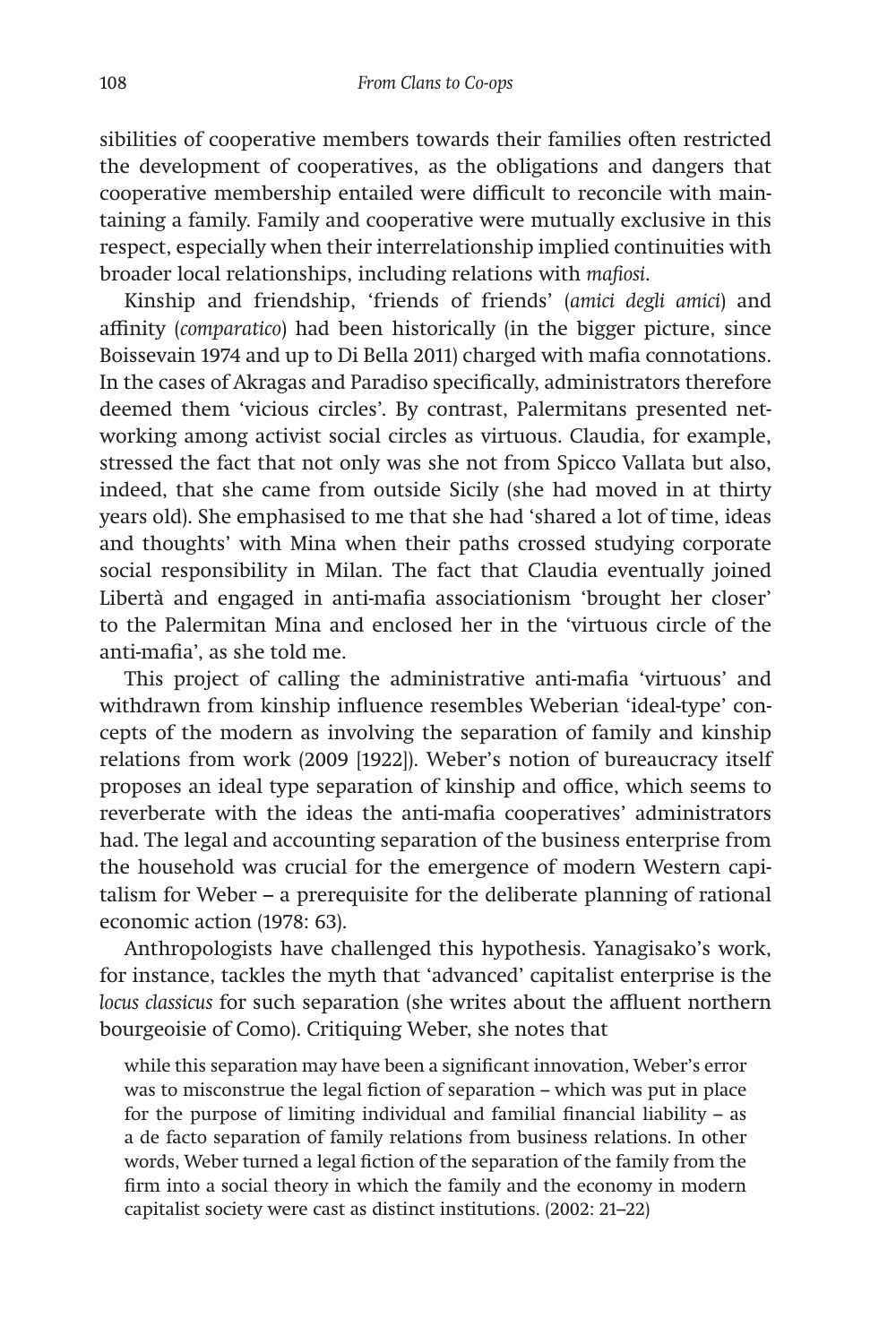Similarly, administrators took at face value the Consortium principle for politicised anti-mafia cooperativism, that family/kinship relations and cooperative membership were mutually exclusive, in a modernism akin to what Yanagisako attributes to the Weberian analytical model. Namely, they embraced the political fiction of total separation from kinship relations as part of their cooperative experience, creating a networked relatedness of their own.

The Consortium 'Progress and Law' picked Palermitans as administrators *because* of their lack of kinship ties to Spicco Vallata villages. Since Luca took over the presidency in the Falcone cooperative, they have been reproducing the role of the 'detached' administrator through networking among commuters to Spicco Vallata. Their teams' coherent 'virtuous circles' suggested borders within which the ideology of legality (including, of course, meritocracy) and development were contained. This ideology represented a 'moral universe' that the administrators thought was in need of protection from the contamination of kinship relations. Their specific common backgrounds (young, educated, middle-class) secured this system of reproducing the administration teams.

This was not merely in the abstract: in their everyday practice they detached themselves from the 'family' and the household, the sphere of immediate experience for the manual workers' cooperative recruitment. The virtuous circles, webs of relationships among equals unmediated by kinship, created a sense of a closed group of relatedness among Palermitan administrators – one distinctely different than the positive embracing of family life in the context of merging household and worklife into anti-mafia families.

# **Anti-mafia Families among Local Manual Labourers**

While the ways administration members constructed their recruitment echoed this ideology of an anti-mafia cooperativism detached from kinship, local workers entered the cooperatives through channels of kin or friends' 'recommendations' (*raccomandazioni,* or in Sicilian, *raccummannaziuni*)*.* If '*raccommandazioni*' <sup>4</sup> provided a thread between kinship and work, what does this thread consist of and how does it connect to people's conceptualisations of the values of family and cooperative – and indeed anti-mafia cooperativism?5 The vast majority of my local informants were members of a nuclear family, with whom they shared a home. I discuss household composition in more detail in chapter 7. As Harris underlines, 'the household denotes an institution whose primary function is co-residence' (1984: 52).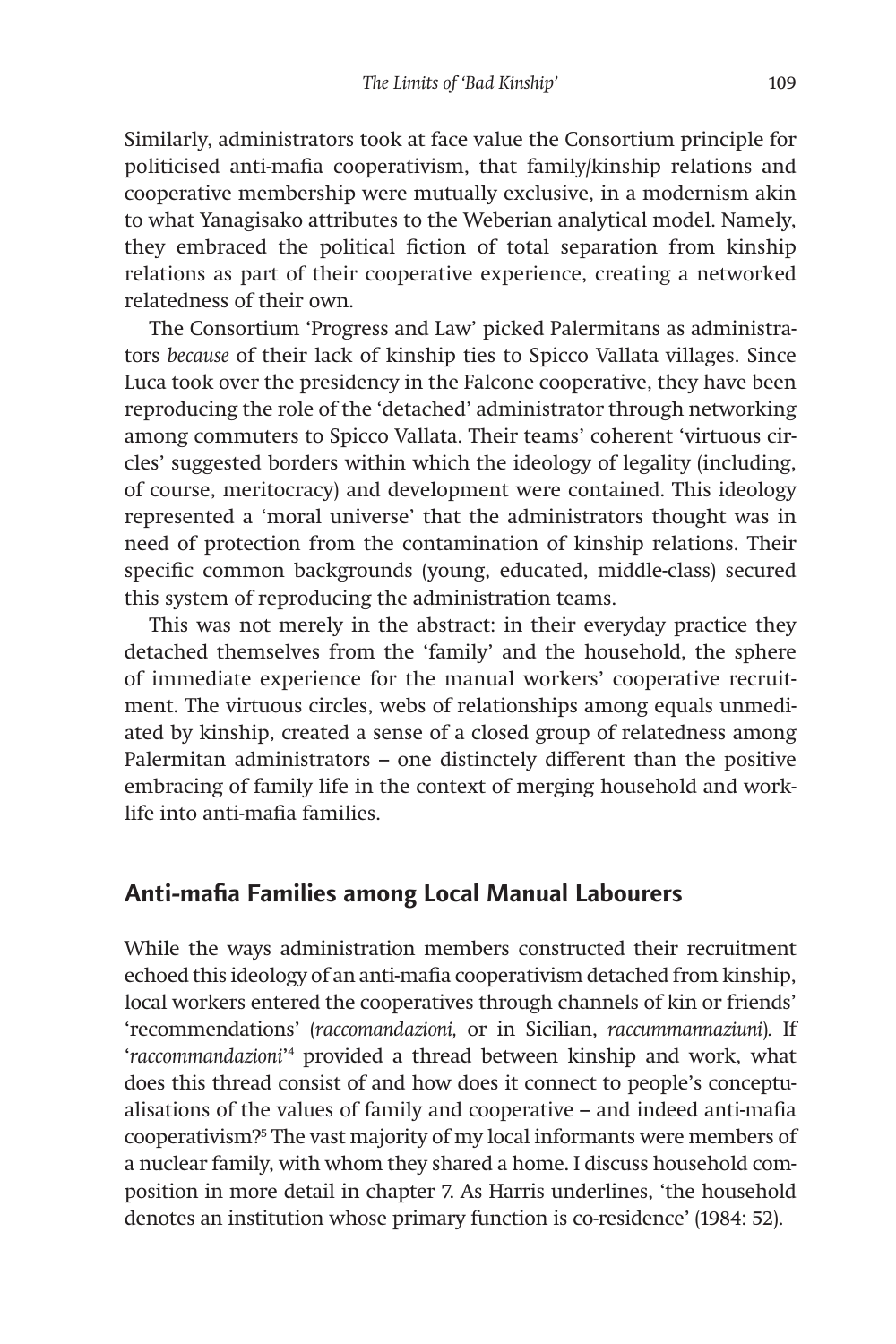'Virtuous clientelism', implying 'benign', non-nepotistic networks that provide routes to jobs, have been proposed as a way to resolve the 'Southern [Italian] problem' (Piattoni 1998). As recent works emphasise, much still turns around *raccomandazioni* in the increasingly precarious Italian labour market, a practice that remains a constant, albeit updated (Procoli 2004). Zinn views *raccomandazioni* more through a framework of corruption than of patronage, arguing that corruption, as a 'shared knowledge' that 'creates actors' personhood' has substituted for patronage as a 'hegemonic discourse in the current state of play' in the social sciences (Zinn 2005: 233; 2003). My investigation has contributed a sense of flexible family practices to this discussion (Rakopoulos 2017a).

### *Making 'Anti-mafia Families'*

In 2001, Falcone was composed of fifteen members and no day workers. The members of this original team, coming from various villages of Spicco Vallata and from Palermo*,* had been gathered without knowing each other and without prior experience in cooperatives. Ten of the original members had gradually left the cooperative out of fear, lack of financial support or disagreements with other members. Of the remaining original five, only Luca had a decision-making role by the time of fieldwork (having been the cooperative president since 2004). Continuing relations of friendship, affinity and kinship supplied the Falcone's (as well as the other two cooperatives') manual workforce member-teams, formed among villagers, to substitute the members who had left. Permanent members brought in newcomers – mainly daily, contractual workers. Being 'recommended' became the only mode of recruitment to the cooperatives' manual workforce teams, marking a divergence from the public contests' principles. The kin of members and workers entered the cooperatives 'by default', as Enzo described it, explaining that the practice of hiring seasonal workers was 'as natural as the feelings of being related to someone'. Men were hired to work the plots and women for services such as the *agriturismi*; all these people were related to existing cooperative members.

Pippo introduced Adamo to me as a cousin he had 'mediated for'. Enzo brought in one son, Ciccio, to the Borsellino co-op and another, Lino, to the Falcone. Affinity relationships were also important: elder cooperative members secured jobs for their brothers-in-law (*cognati*) or sons-in-law (*generi*). Paolo secured a job for Donato, the boyfriend of his daughter. In some cases, relationships between the Falcone and Borsellino work pools overlapped: one's son-in-law could be another's brother, thereby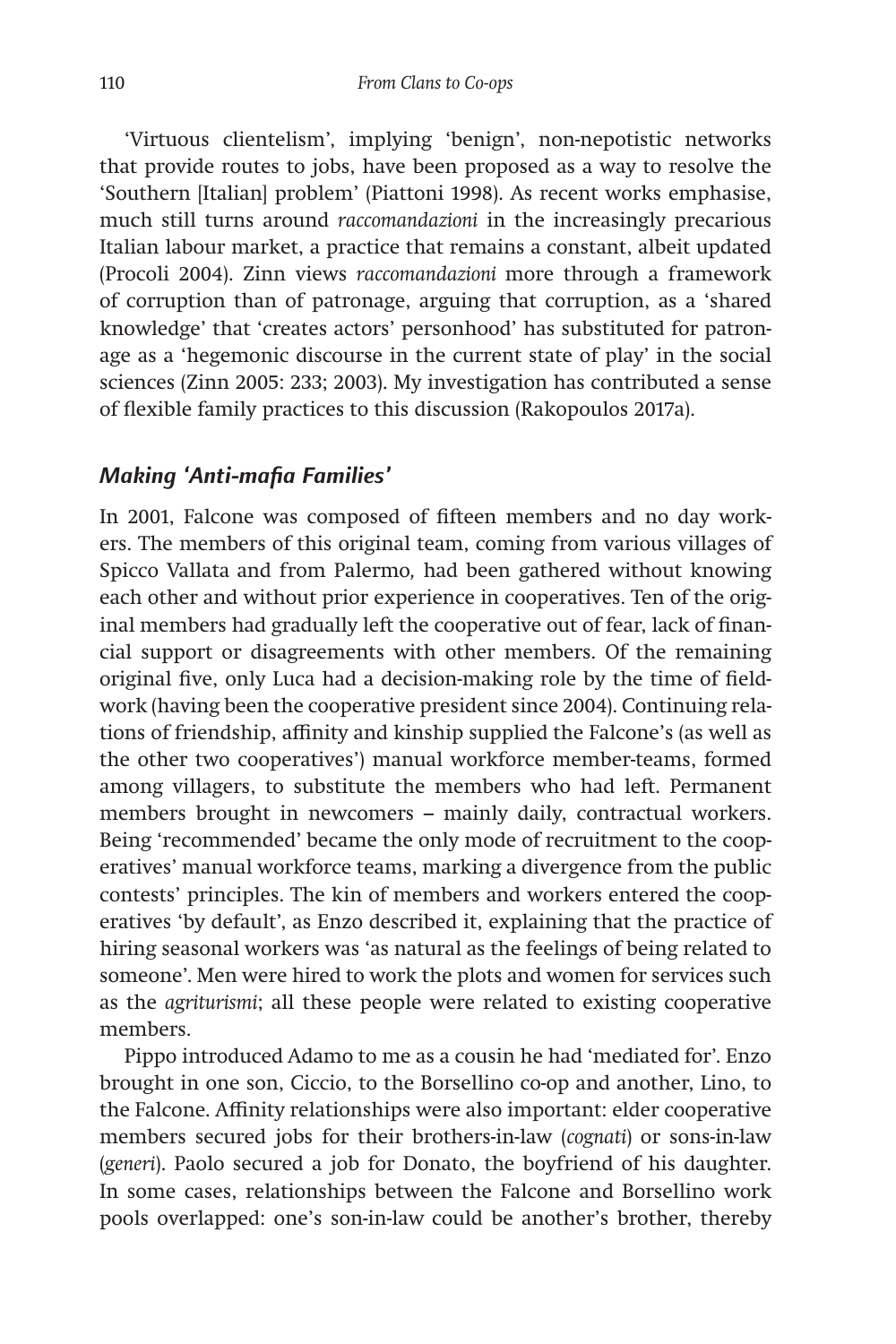interrelating the two cooperatives' common kinship pools. Often, therefore, wages from two different cooperatives were brought into the same household. It was in those cases in particular that members associated the cooperative with home, seeing it *as* a home. People would use the phrase 'anti-mafia family' to describe these kinds of household settings.

Examples range from *comparatico* affinity to direct cognatic descent. Pippo introduced Adamo to me as a cousin he had 'mediated for and recommended'. Affinity relationships were also important: elder cooperative members secured jobs for their brothers-in-law (*cognati*) or sons-in-law (*generi*). Adamo presented Donato (the 26-year-old boyfriend of Paolo's daughter), saying, 'His father-in-law mediated for him'. Enzo Riceli was proud to state that his *raccomandazioni* had 'brought many distant relatives into both San Giovanni cooperatives'. When I traced this back to people he had 'recommended', such as Cicio and Pippo, they confirmed he had mediated for them. In some cases, relationships between the Falcone and Borsellino work pools overlapped: one's son-in-law could be another's brother. This suggests that common kinship pools lay behind the rhetoric of ideological 'solidarity' between the two cooperatives, reinforcing their interrelationship.6 As he had been a member of Falcone since 2002, Enzo's *raccomandazione* for his own sons Ciccio (a Borsellino member-worker) and Lino (a Falcone daily worker) was undisputed.

Boasting that three men of her household worked for two different cooperatives, Santa concluded, 'our family, our Riceli home is a co-op', using the term *casa* (home: co-residential household). Her sons, Lino (20) and Ciccio (25), and her husband Enzo (49), saw their household as an 'anti-mafia family'; so did Santa herself who, like Rita, bracketed together family and cooperative, 'one being the other side of the other'. All four members of the Riceli family received some income from the Falcone and Borsellino cooperatives, albeit in differentiated ways. Enzo was one of the only three Falcone member-workers, who received a monthly wage (of 1,100 euros); Ciccio received a mean of 600 euros monthly, as being a member-worker of the Borsellino as his permanent contract was based on daily payments; Lino's pay, as a daily worker, amounted to a mean of 600 euros monthly as well; Santa received seasonal daily pay (mean of 150 euros monthly). This financial situation solidified their belief that theirs was 'the very definition of an anti-mafia family'. Importantly, this belief was not based on a common 'consumption pool' in the family, as each managed the major part of their finances independently.

Santa's best friend was Rita Giuffrè from Bocca, then fifty years old. Paolo, her husband, of the same age and origin, was a permanent worker in the Falcone and recommended his wife for casual jobs with the coop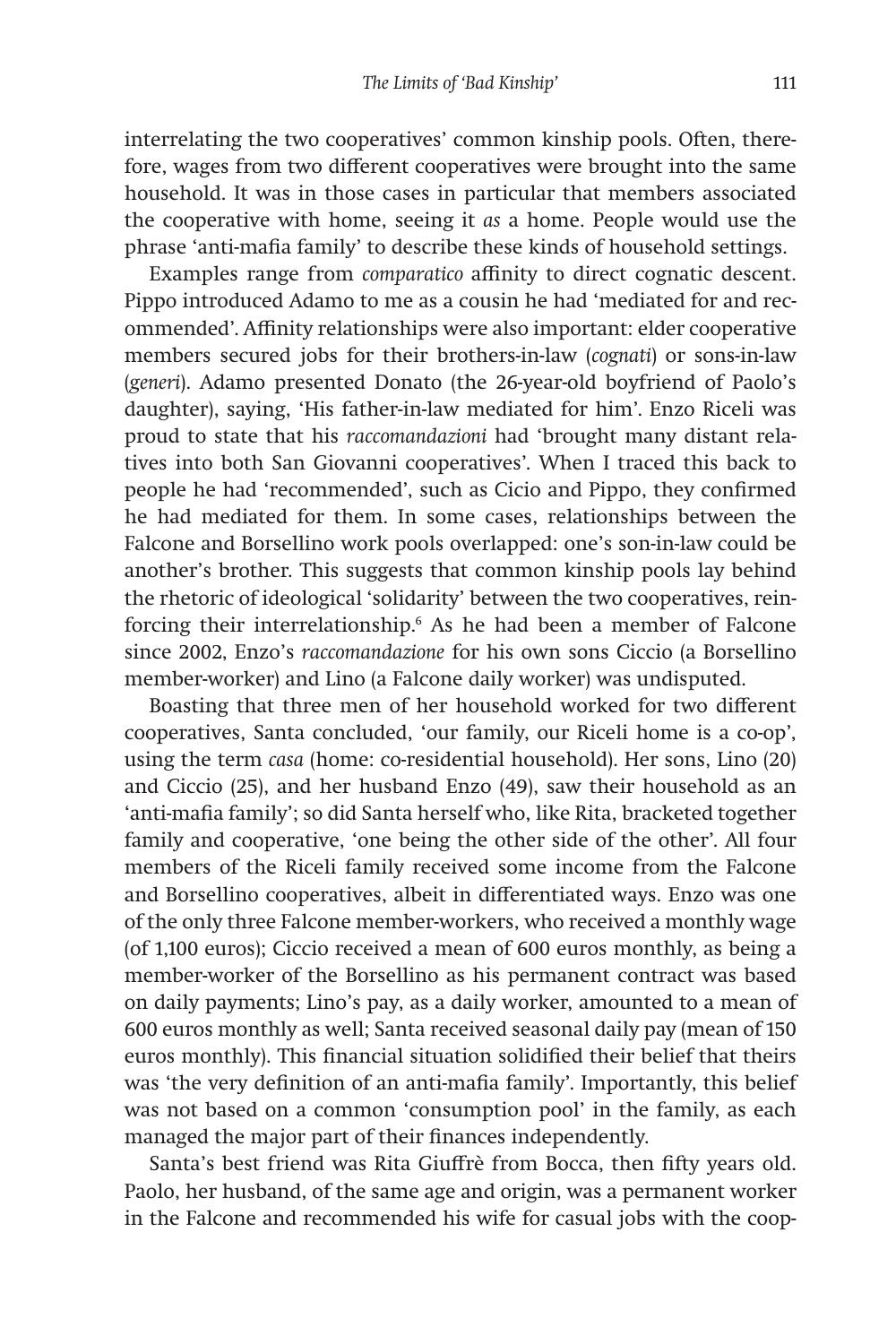erative. I often worked alongside her and other cooperative members' wives. She too referred to the 'cooperative being our home', prompting other 'ladies of the co-op' (as they referred to themselves) to tell me about how their households 'spilled over' into the cooperative. Some ladies used the term 'anti-mafia family' to describe their households, in this way distinguishing their own from other local families. They employed the discourse of 'anti-mafia families' in different ways. On the one hand, they used it to refer to generational overlaps of family members in the workforce of the cooperatives; on the other, they used it to provide meaning to the cooperative experience itself and in this way to 'familiarise' their relationships with each other. They were proud to stress that being part of an 'anti-mafia family' was 'something special'.7

During the preparation of Christmas packages of cooperative products, I worked continuously alongside 'the co-op ladies'. I observed that Rita's and Maria's use of 'home' idioms to describe 'their' cooperative was often exclusionary, delineating the social boundaries of the cooperative group and setting the terms by which 'foreigners' were allowed into the cooperative by the grace of homely hospitality. In parallel to that, as exclusionary idioms can be extended, some women also used 'home' to describe Italy in xenophobic tones: Santa thought 'Islamic' immigrants had to convert to the Christian values of 'our home'.

Despite her friendly behaviour, Rita often reminded me that I 'had got the job because I was a foreign observer', while she and her friends had the job 'because we are the other side of the cooperative; the cooperative relies on us wives'. Many other women made similar associations between their family values and their cooperative experience. Maria, Pippo's wife, likened the 'unity' of a cooperative to that of a family. When Pippo fell out with the Borsellino cooperative, he told me that some of his ex-colleagues were 'conspiring against him'. Maria, who was particularly proud of her husband's involvement in the cooperatives, severely criticised him for using the term 'conspiracy', saying 'a co-op is like a family; conspiracies do not take place in it'.

Therefore, members' wives actively pro-family views complemented the cooperativist experience of their husbands and, by and large, of their families. Importantly, what Rita called 'the other side of the cooperatives' suggests that anti-mafia families were constituted as such by absorbing the cooperative into family values and extending family into the cooperative. Maria saw family as a unifying force: she applied this quality to the cooperative. This overlooked the fact that some members of the household received a regular wage from the cooperative while others, including herself and the other 'co-op ladies', only received sporadic payments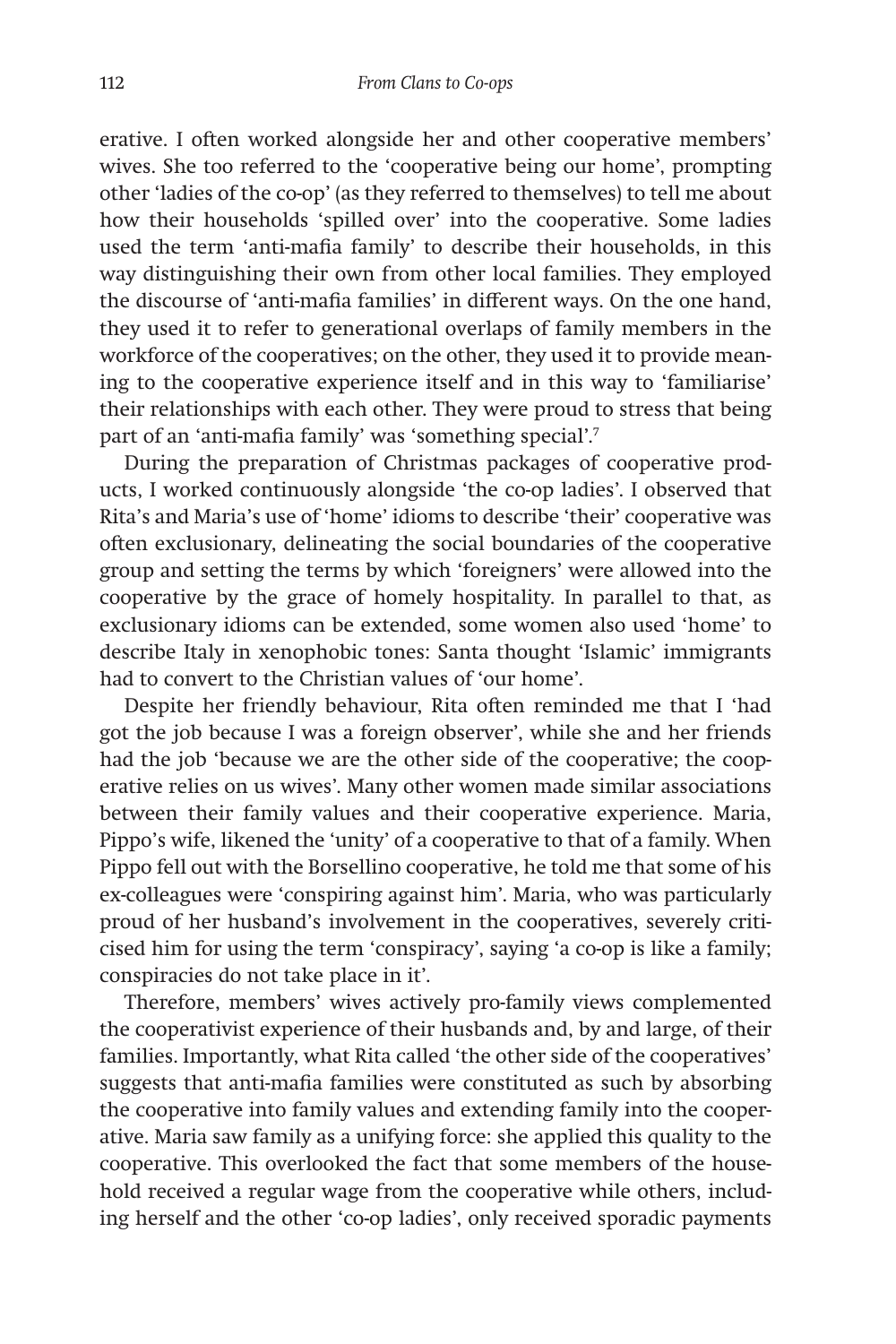for daily chores.8 The differences in pay and wage regimes of local men and women reflected divisions of labour and distribution of resources at home. The household divisions of labour, in turn, reflected the cooperative's labour organisation: women did not work the soil and were hence not granted member status in the cooperatives. The positions in the cooperatives' manual workforce were strongly gendered<sup>9</sup>. Rita's analogies between home and cooperative reflected this gendered division of labour, brought from the home to the workplace and vice versa.<sup>10</sup>

Women often discussed the reproduction of people, families and cooperatives in the same breath. Caterina, considerably younger than her colleagues, had moved to San Giovanni together with Piero, her husband, who was a member of Falcone. They had a six-month-old baby, born in the village. Caterina worked for Falcone only occasionally, and because of her pregnancy and the child's rearing, she had not done so for a while. This did not matter since she saw her recruitment to the cooperative and the birth of her baby as all part of 'the same process of bringing up an anti-mafia family'. In a discussion I had with her, Rita and Santa, Caterina went to great lengths to portray to us the importance of Falcone for her young family. As she narrated her story, 'the co-op is responsible for the whole of my life. I met Piero through the cooperative and my daughter was born within it. We were made a family through the cooperative'. 'No doubt her first word will be "co-op"', added Rita, petting the baby. Rita and Santa commented that their families had 'found the co-op on their way and changed through it, while Caterina's family grew within it'. This illustrates how the cross-fertilisation of family and cooperative sometimes took on naturalising undertones: reproduction of family and cooperative represented in literal reproduction (babies). Caterina affirmed that her young family was an anti-mafia family *par excellence*.

Apart from changing existing idioms of kinship by mapping family onto cooperative, the *raccomandazioni* acted as vectors of relatedness, giving a new directionality as actions that built upon enduring relationships. Examples of this include a range of different relations. These could be the 'brotherly' feelings Adamo felt for Pippo; however, they also included less fortunate cases such as Giuseppe, who constantly complained about the indifference of his Borsellino cooperative colleagues in not allocating him more more work as a day labourer. Pippo saw the efforts of Giusy, a Falcone member, as 'sisterly', as she used her influence to precisely find ways to allocate him more labour days. *Raccomandazioni*  thus informed and reconfigured the meaning of kinship in Spicco Vallata, creating new linkages. This is one important reason why local workers defended and evoked idioms of kinship-based relatedness, as kinship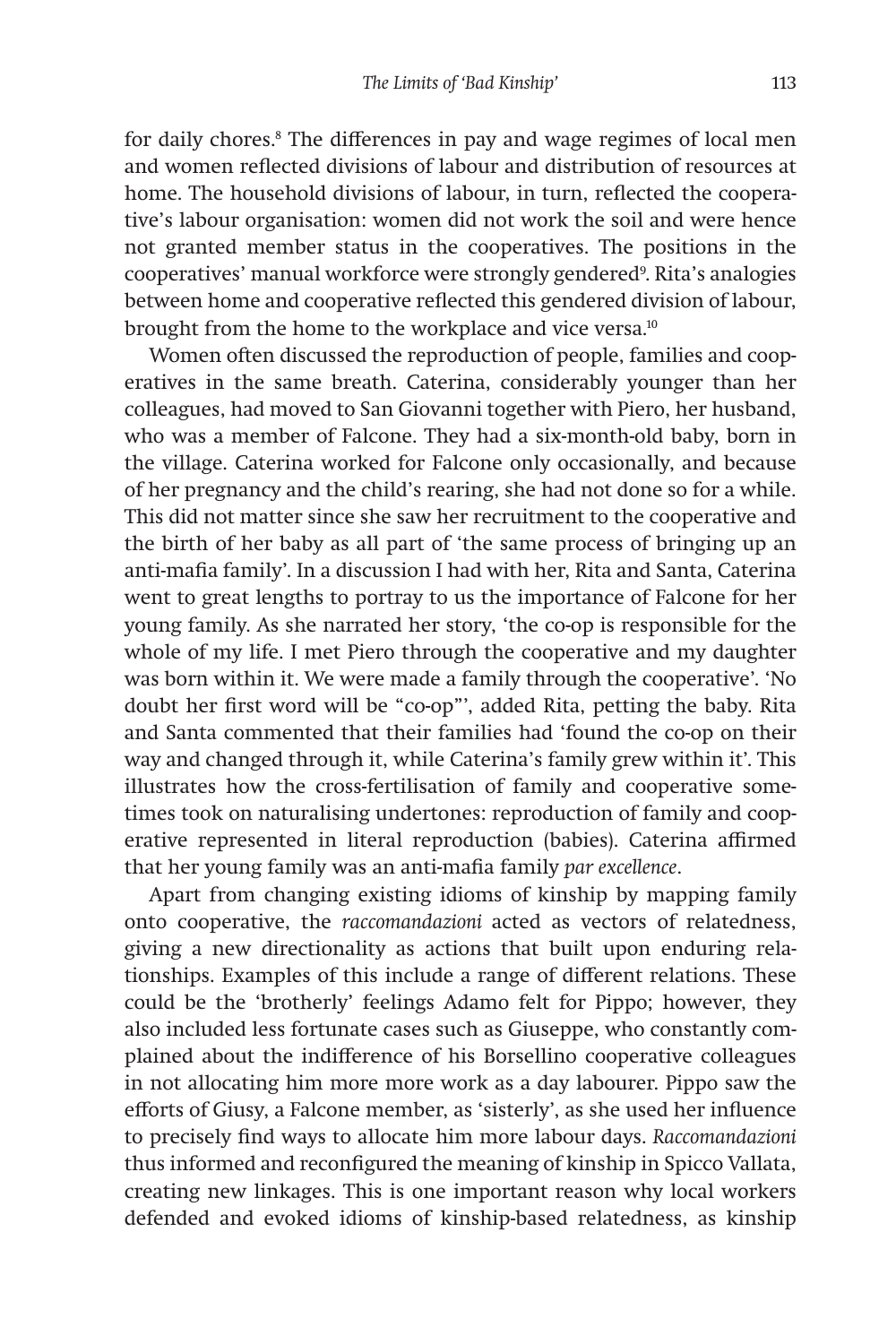helped them to guarantee jobs in the co-ops despite the cooperatives' rhetoric on meritocracy. In the process of constituting anti-mafia families, merging the nuclear family and close kin with cooperative identity, the manual workforce stretched kinship bonds in order to maximise employment opportunities.

The broader question here is how this discussion feeds back into the debate about the role of kinship in shaping the phenomenon of anti-mafia cooperatives. Interlocutors from Spicco Vallata (manual workforce members and their wives) drew on the idioms of family and kinship to talk about other social relations and groups – most prominently, cooperatives. This practice proposed a cooperativism inclusive of kinship. It implicitly rejected the administrators' image of anti-mafia cooperativism, a model inspired by the Consortium's modernist ideal of escaping the grip of local relations by separating work from family.

People of the local workforce teams renew, revitalise and, at the same time, re-work ideas of kinship as a form of cooperative relatedness. Rather than promoting a modernist separation of work and family (with its corresponding 'meritocratic' networking relatedness), their practices proposed mediations between work and kinship – or cooperative and 'home' – in ways that incorporated the rhetoric of collective labour relations (Ashwin 1999). For cooperative workers, the conflation between home and cooperative was part of what it meant to them to participate in anti-mafia cooperativism. Nor was kinship an inflexible modality; rather, it could facilitate and host social transformation as members embraced changes in work *through* continuity in kinship and not *against* it. The workers' practice actually renovated the relationship between home and work.

## *Modern[ist] Separations: Flexible Families and Cooperative Work-Home Bridges*

Keith Hart convincingly points out that we conveniently call juxtapositions of family and business 'corruption', although they happen practically everywhere (2000; 2005). The 'state of corruption', with its contaminating potentials (see also the next chapter) spreads through mechanisms, like kinship, that one cannot control or contain fully but that could be somehow documented and narrated (Gupta 1995; 2005). The official policy of anti-mafia cooperatives organised by the Consortium and Libertà was led by the enclavist idea that mafia affiliations, associated with family, should be avoided at all costs – and this in a period of routine investigation over 'crony' Italian power and capitalism (Lane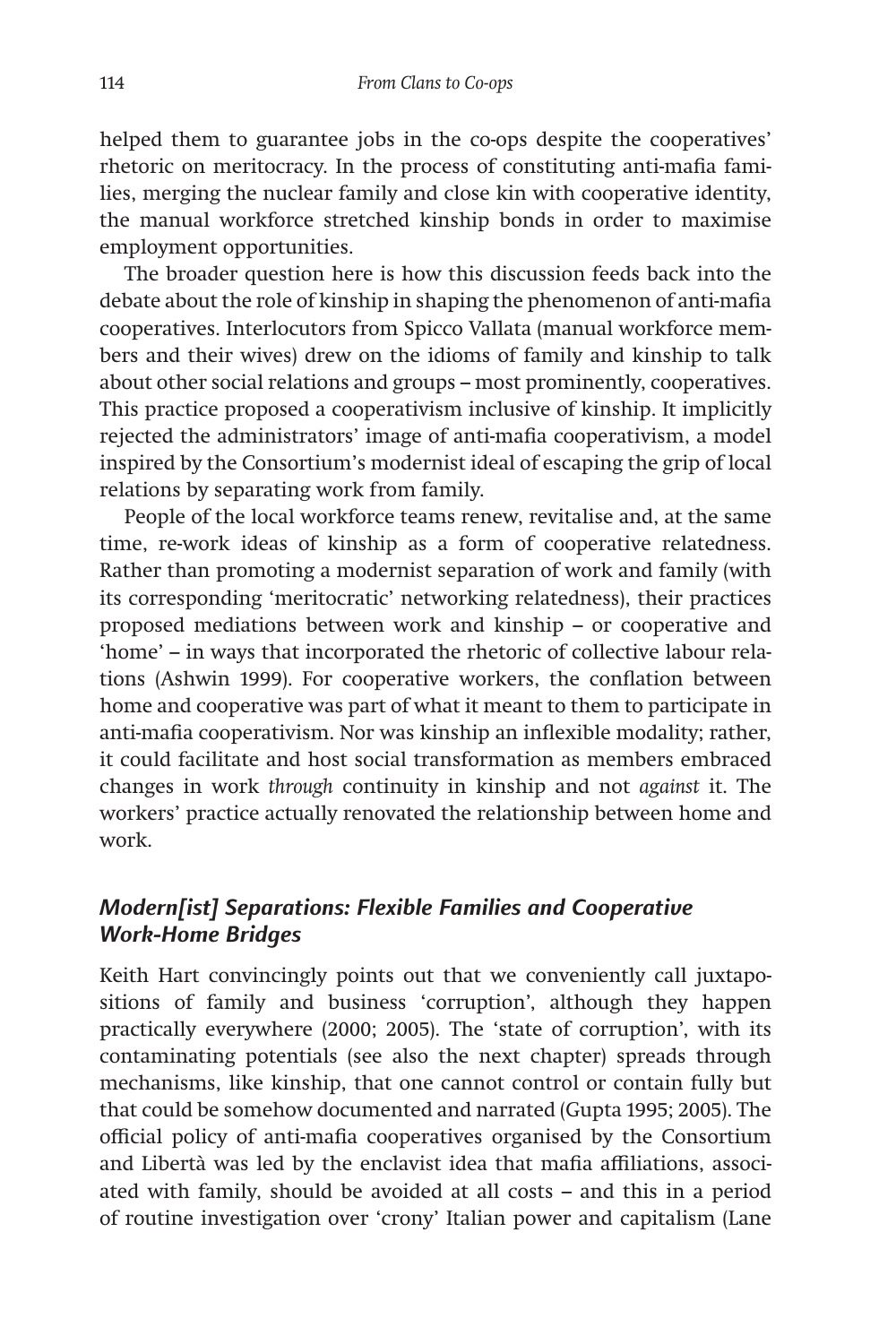2004; Ginsborg 2005a). The anti-mafia agenda took an anti-kinship stance regarding recruitment. This conflicted with the dynamic interactions of home and work, and with the relation between kinship and cooperatives as collective endeavours. Kinship, on its cognatic format of anti-mafia families, was transmogrified into a flexible institution. Idioms of close kinship ('home') could facilitate and accommodate change in the rising opportunities for labour, with the establishment of cooperatives in Spicco Vallata. Manual workforce members, then, embraced changes in work, creating anti-mafia families. This was a mutually enriching process that enhanced ideologies of household *and* cooperativism and so shaped the workers' experience of anti-mafia cooperatives within a conceptual framework based on kinship. But as house and workplace relations are mutually constituted, our analyses should be wary of the possible dangers of reducing this relationship to economism.

Debunking that economism is due in the light of the ethnographic evidence above. For this reason, we need to be reminded that anti-mafia families' flexible homes worked in the specific case of cooperativemaking. This implies a twofold debate: firstly, we need to be reminded of the role of cooperatives in the juncture of family and labour markets; secondly, we need to untie kinship from familism in the wider picture of kinship flexibilities in 'Mediterranean' anthropology.

Seeing co-ops as bounded units of analysis could be understood at best as what Gudeman calls 'enclaves of mutuality' (Gudeman 2008; see also the discussion in chapter 8). This take, however, unties co-ops from the broader social relationships (and labour market dependencies) that they actually operate within. Such an idea affects our unease to reflect on the co-op-wide society relationship. The flexible boundaries of home vis-à-vis co-op labour opportunities in Spicco Vallata, however, tell a different story.

Seeing co-ops as enclaves of mutual life introduces an alternative mode of modernist separation: one based on the co-op as an institution that protects local social relations from market forces. In fact, such relations and their solidification in community ideologies have an immediate impact on cooperatives. Conceptualising the co-op as a bounded institution leaves social life around it comprising a series of 'social externalities'. It takes for granted what it sets to unpack: the relationship of economy and community and the suspended, in-between position that co-ops hold in this juncture (Rakopoulos 2015a).

We might benefit then from seeing co-ops as any other peopled institution (Herzfeld 1992) – by institution we mean 'an established practice in the life of a community [and] the organisation that carries it out (Hart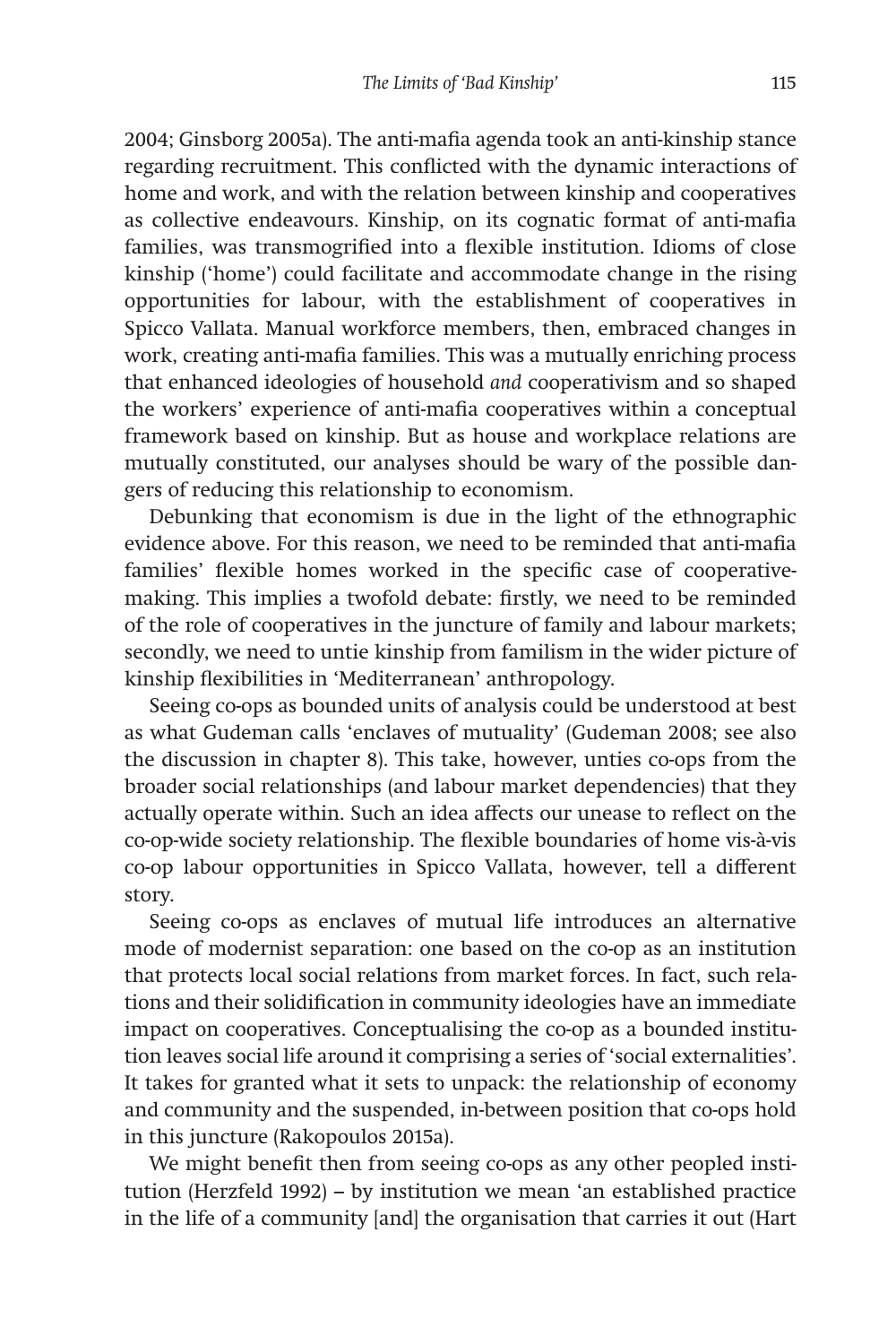et al. 2014: 16). Co-ops are organisations entrenched in a series of social obligations from which they cannot be disembedded. Seen in that way, we allow investigative leeway for flexible kinship in their constitution. This implies seeing co-ops as social configurations composed by members whose lives are entangled in other relations and obligations (more pressingly, to kin and family life) as much as they are tied to labour markets.

The issue of flexible kinship that is shaped from labour opportunities and shapes labour realities becomes central in this analysis. However, this should avoid seeing the work/kinship nexus instrumentally, as the Mediterranean literature has often done, as a means to resources (Goddard et al. 1994). This idea maintains, for instance, that kinship feeds into hierarchisation and cannot be bent or re-defined in ways other than as 'entrepreneurial strategies' (Pardo 1996: 94–95).

Salvaging family from familism is premised on recognising its dynamic and flexible features. In a changing Sicily, the continuities between home and the workplace mutually constitute both institutions and extend their meanings, reinforcing cooperative work. Accordingly, it is necessary to conceptualise the home and kinship idioms more openly in order to account for social mobility and change in Mediterranean settings and to deprovincialise the modernist fiction of home/work interrelationships taking place in southern Europe and *a fortiori*, the Souths of this world (cf Schneider 1998).

After all, long genealogies of association between kinship and industry have been noted in cases of family life and values penetrating capitalist milieus elsewhere – as, for example, in Lombardy (Yanagisako 2002; Ghezzi 2007; Bonomi 2008) – and beyond, where family links stretch (see Yanagisako 2013). This is salient where flexible familism contributed to the 'expansion of class' in industrial settings (Kalb 1997: 91). While we seem to have concluded that 'advanced' capitalism is laden with family life (what modernist purism would call 'cronyism' or 'corruption'; see Hart 2000), we are yet to fully account for the flexibilities of kinship visà-vis labour in the Mediterranean.

Pointing to the flexibility of kinship idioms does not, however, suffice. We also need to trace this flexibility's emancipative features (unlike the exploitative connotation 'flexible familist accumulation' has, as per Kalb 2005: 122). How these flexibilities operate in an environment (such as inland Sicily) conditioned by the fiction of mafia familism in both scholarly and popular jargon becomes then more urgent to stress.

Recent work points to transnational cousinhood egalitarianism in maritime Sicily (Ben-Yehoyada 2014) or flexible social stratification and an upwardly mobile tendency in inland pastoral communities in Sardinia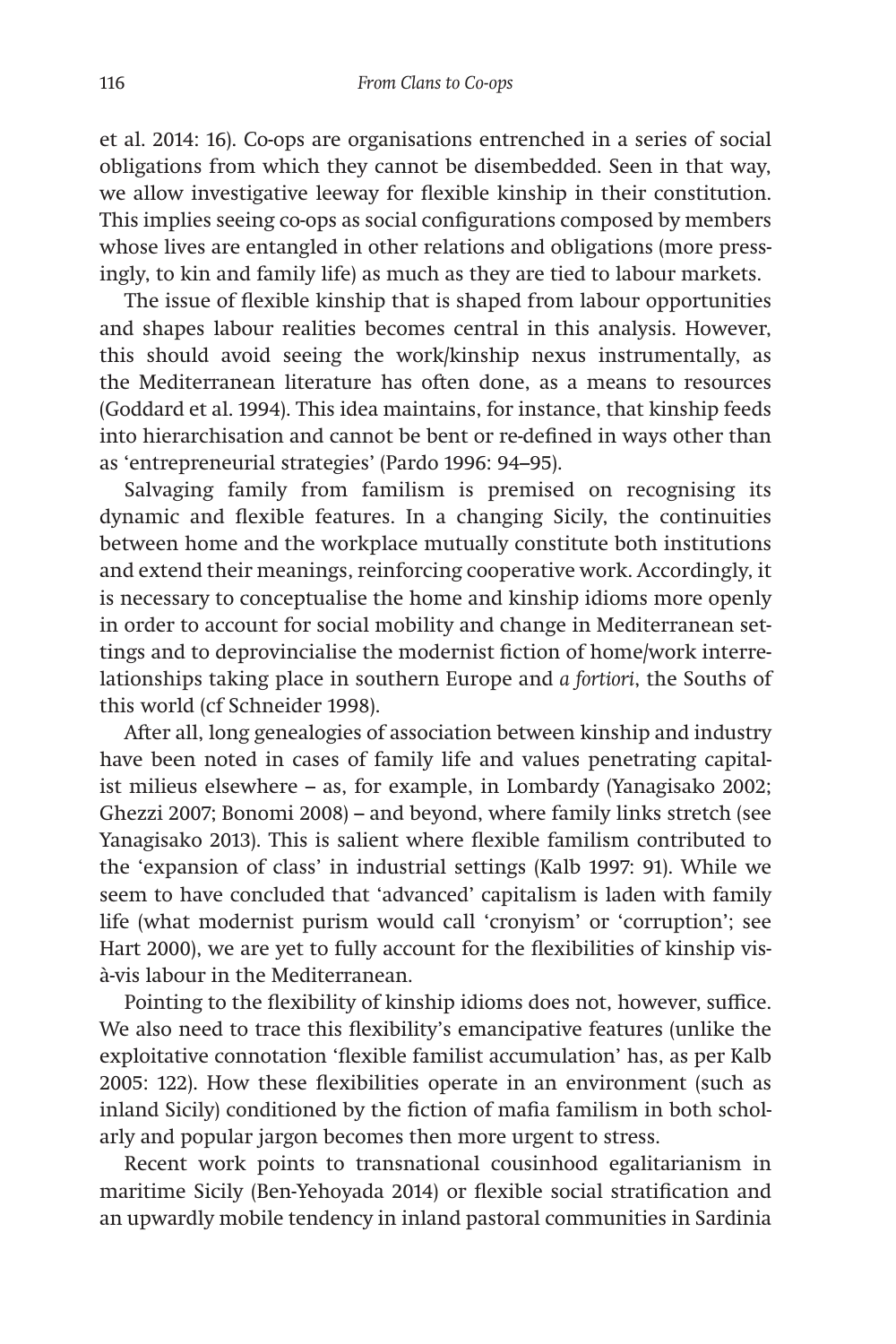(Mientjes 2010). Such studies pave the way for further analysis, as they reveal how idioms of kinship can be stretched to accommodate different types of social mobility and lodge the impacts of world markets locally. This feature necessarily points to the dynamic interpenetration between home and work: changes in family affect the forms of industrial life and vice versa. This process can replace political idioms (such as fraternity) with new idioms of kinship, as in cousinage (Ben-Yehoyada 2014: 875).

To reconsider cooperativism's entrenchment with families in this way would imply that cooperativism develops *because* of workers' families' entanglement with it and not in the face of it. This implies a more open analytical attitude to cooperatives, seen as institutions that achieve more than the provision of protective enclaves for the continuity of family life. This line of inquiry resonates with a long streak of feminist analyses of the interactions between kinship and production processes or indeed the tensions between family values and market. The anthropology of this interaction shows how the boundaries between home and work are, by and large, blurry (Hareven 2000). We might benefit from reviving this tradition of a feminist anthropology of work by highlighting how the sphere of the home interlocks with economic practices (Zelizer 1995; 2005).

'Familism', in this line of thought, has proved to be an insufficient way of analysing how boundaries between home and workplace blur, as it rests on the assumption that there is already a fundamental gap between home and workplace and therefore already implies what is under scrutiny (Morris 1992). Rather than associating idioms of the home with an immobile, change-resistant world of 'tradition', including kinship ideologising (as per Goddard 1996), anti-mafia families show the interactions of waged work with the varied flexibilities of domestic arrangements.

Understanding how co-ops negotiate and are negotiated through the system of kinship *raccomandazioni* in Sicily speaks volumes on the wider home-work relationship in 'Mediterranean' modernities (of which there exists a large discussion, from Pina-Cabral 1989 to Ben-Yehoyada 2011). This line of thought can take us away from the stance of 'never been modern' and into the ground of a gendering economic anthropology process, that is, one that blends feminism and political economy, an approach that current anthropological critiques to modernist separations are yet to fully explore.

This is an approach that takes the lives of co-op members *outside* of the co-op context seriously. For instance, the administrators' networking promoted (and derived from) a model of anti-mafia cooperativism suspicious of kinship. The fact that administrators did not live their private lives in Spicco Vallata but commuted there from Palermo, thus effectively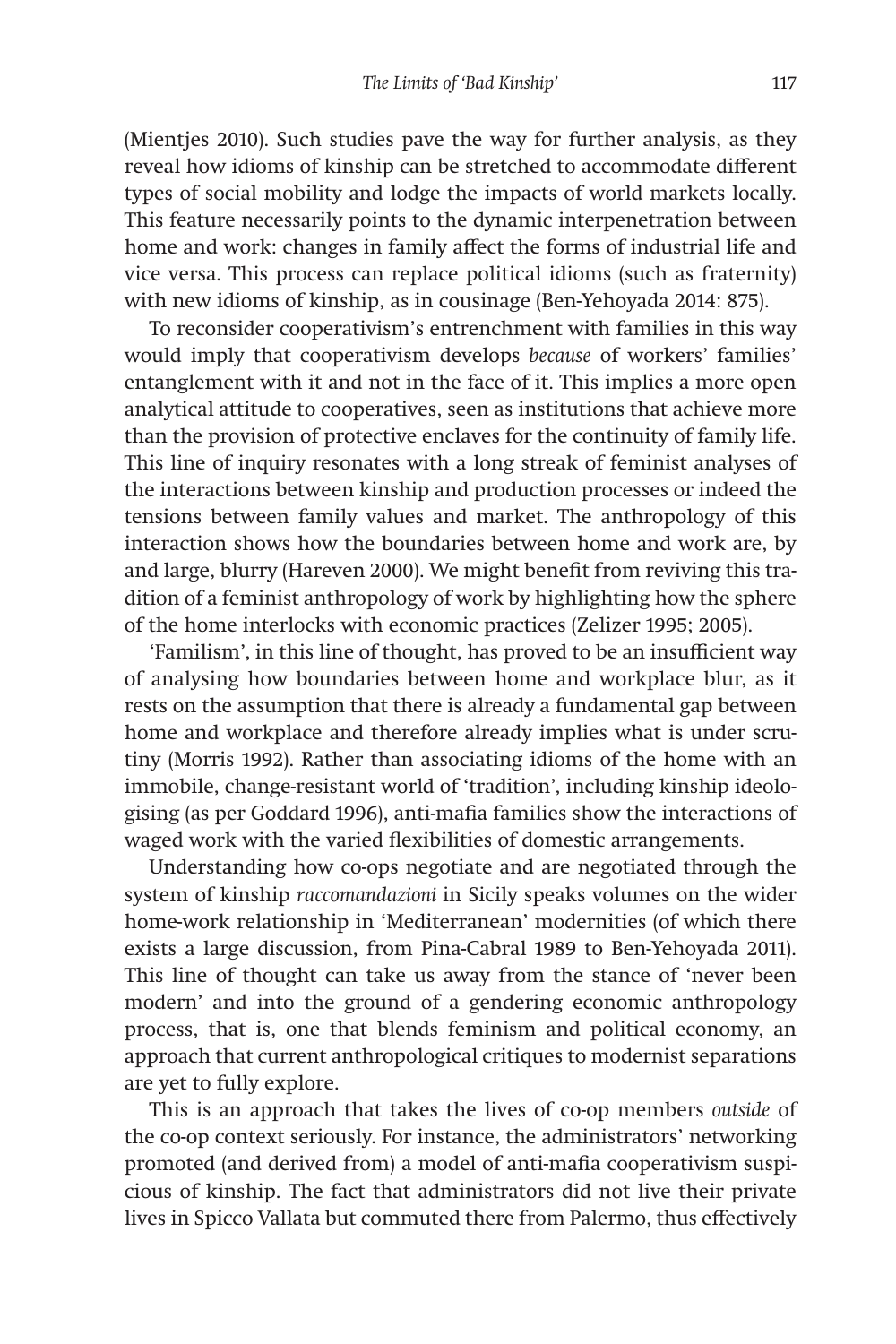separating work and home, meant that their imagined sense of involvement in the local community went unchallenged. Their lack of exposure to local obligations and networks involving *mafiosi* as well as their levels of remuneration (sufficient without seeking income *outside* the cooperatives' employment) allowed them to endorse unhesitatingly the legal framework of cooperatives' waged work.

Anti-mafia cooperatives in Sicily offer us a sound prism with which to investigate the interpenetrations of home and work-based institutions. They make new kinship forms spring where local and broader notions collide. This is particularly so because anti-mafia co-ops claim to operate on a basis of seclusion from certain aspects of social life (including mafia kinship and affiliation). Anti-mafia families, the flexible notion formed from this configuration, suggest how cooperatives in fact are constituted in interrelationship with (idioms of) home. Co-ops then function on an active endorsement of other idioms, more amenable to an anti-mafia arrangement – including alternative ideas of kinship. The case of these co-ops shows the contradictions of *enclave morality*, a system isolating cooperative work from the holistic richness of social life.

# **From Home to Co-op, and Back**

I have argued that the cooperatives' two-tiered organisation implies that their reproduction is twofold; the relatedness idioms of that reproduction are not interchangeable between (class-informed) teams, which correspond to different spheres of relatedness and different class horizontalities. Both their idioms contribute to the making of the cooperative and both are seemingly about the same thing – equality/horizontality. There is even some seeming overlap in kinship 'talk'. Yet these idioms are in fact not only different but lead to mutual unintelligibility.

But what is more central here is that cooperatives' entrenchment with families is central to our understandings of cooperativism. Any sense of cooperation ideology and practice develops, in the case of workers, *because* of this entrenchment and not in the face of it. The consortium-led idea of 'incompatibility' of cooperativism and of personalised, family-based networks is therefore dubious. Cooperativism can draw from collectivism and political projects while simultaneously being informed by (different spheres of) relatedness. This is the way workers experienced cooperatives, which consequentially formed their belonging to anti-mafia cooperativism, although it developed without a specific rhetoric, like the dominant model of the administrators.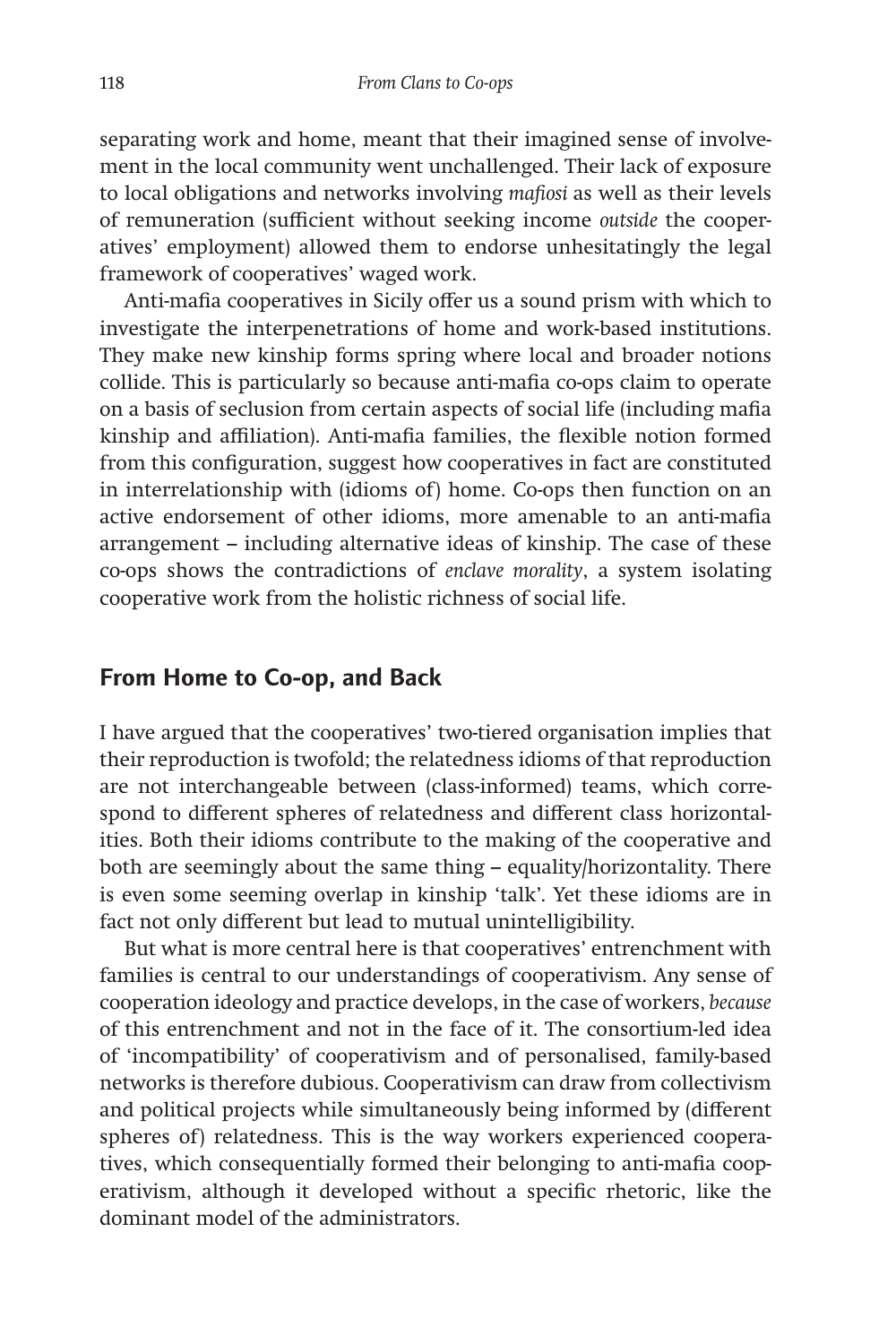'Virtuous networks' in anti-mafia 'networking' constitute a sphere of relatedness as part of a class-informed modern paradigm of separating home from work (Yanagisako 2002; Zelizer 2005; cf. Latour 1993). Reversely, 'family' is not an ahistoric, static category, despite the idea that 'families' in Sicily often reproduce mafia. After all, feminist sociology has identified a rising 'moral familism' in the anti-mafia movement (Santino 2007: 104) in women resisting mafia family ethics (Impastato et al 2003; Puglisi 2005).

*Within* each team, shared idioms among equals (networking and virtuous circles, and kinship-based *raccomandazioni*) construct horizontal relations. As we shall see in the next three chapters in terms of gossip, land management and neighbourhood with *mafiosi*, dissimilar idioms produced certain degrees of conflict between the teams. Attempts for cooperative horizontality to cross over the strict division of labour in the cooperatives led to disjunctures (over what counts as, for instance, polite communication with people outside the co-op enclaves, in the form of contacts in the village or the fields).

Cooperatives are, by and large, incorporated into broad social environments. As shown in chapter 9, such environments – and their communalist ideologies – can harness contradictions within and without cooperatives, while everyday interactions in local ambiences, as those narrated in the next chapter, can also produce distress. Kinship, family and home ideologies and practices are also part of this dynamic. As with other aspects of their social lives, co-op members' social responsibilities – including kinship and the household – outside the cooperative *con*text, become the cooperatives' *text.*

The social relations in the home *become* the cooperative, while homes are shaped according to the broader setting within which the cooperative operates ('anti-mafia families', in the Sicilian case). Manual workforce members and their wives drew upon idioms of family and kinship to talk about other social relations and groups – anti-mafia cooperatives. This practice proposed a cooperativism effectively inclusive of kinship, which implicitly rejected the image of an anti-mafia modelled on the modernist ideal of escaping the grip of local relations by separating work from family. However, such cooperativist reality in Spicco Vallata was thoroughly guarded with symbolic boundaries, raised especially by administrators. Their use of gossip and appropriation of local rumours were central to this development, as seen in the next chapter.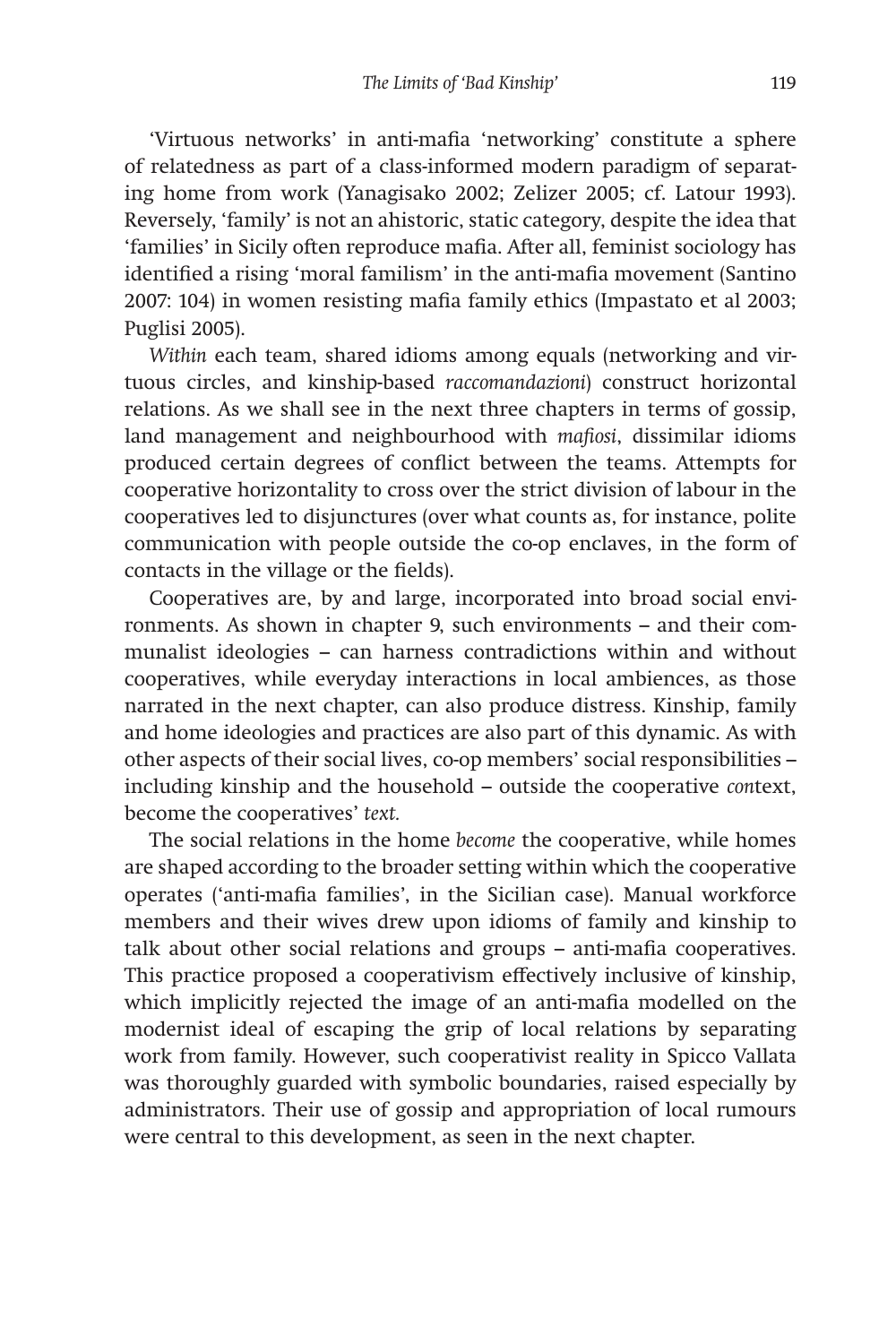#### **NOTES**

- 1. As noted later (see page 144), the co-op *braccianti*, like other local peasants, would fully appropriate this idea of affinity and would address each other this way. In my own experience of socialising among other social strata in Sicily – for instance, with precarious middle-class urbanites – it also has a slightly leftist twist in other contexts ('comrade'). But for Spicco Vallata*,* it is very important to emphasise that the contemporary use of these *comparatico* idioms among people of the anti-mafia cooperatives is completely separated from the historically (mafia) charged godparenthood fictive kinship idiom (Arlacchi 1986). More relevant are analogies with *compadrazgo* in Latin America to elucidate how idioms of work camaraderie develop as positively perceived kinship language (Nash 1979). In the previous chapter this is put in the context of the problematic view over 'fictive' kinship pertaining to the official anti-mafia ideology sustained by the Consortium.
- 2. *Raccomandazione* ('recommendation' or, more loosely, 'a reference') implies mediation: to recommend someone for a job. However, it also demarcates a variety and flexibility of meanings in Spicco Vallata and in Italy at large, most often associated with kin but also with friends (Zinn 2005). *Raccomandazioni,*  typically registered under the classic rubric of patronage, are intrinsic to the discussion on Italian modernisation, although it remains unclear whether they transgress or reproduce class stratification (Sylos-Labini 1975). Ginsborg notes their organic role in the Italian political system (2003a: 101, 202), stressing social mobility but also 'crony capitalism' (Ginsborg 2003b: 68). While they form 'a system guaranteeing jobs' (Assmuth 1997: 160), they also reproduce a mafia-affiliated 'atmosphere of clientelism' (Schneider and Schneider 2003: 105).
- 3. What obviously comes to mind here is Bourdieu's problematisation of 'meritocracy' and his emphasis on the reproduction of certain fields (such as the academy) taking place through 'genealogical' succession, where kinship is also a factor (1988).
- 4. My decision to use the Italian term rather than English equivalents (literal: 'recommendation' or, more loosely, 'a reference') is not meant to indicate a presumed unbridgeable translation but to demarcate the variety and flexibility of meanings attached to the term in Spicco Vallata and in Italy at large (Zinn 2001). *Raccomandazione* implies 'mediation': to recommend someone for a job. Palermo has been called 'sponge-city' (*città-spugna*: Cole 1997; 2007), as local middle classes have achieved social mobility through accessing jobs in the public sector via *raccomandazioni*. Chubb notes routinised political party practices 'of 30 *raccomandazioni* per day' in Palermo (1982: 93), which echoes Bayart's (2008) description of African 'opportunity states'. The sociologist and activist Danilo Dolci's accounts have stressed how *racommandazioni* from the powerful have framed the working lives of the poor since the 1950s (Dolci 1958; 1964; 1968), proposing forms of political mobilisation inspired by Gandhian approaches to tackle these problems (2007).
- 5. I should also note in advance that, in Spicco Vallata, 'household' and 'home' are used interchangeably.